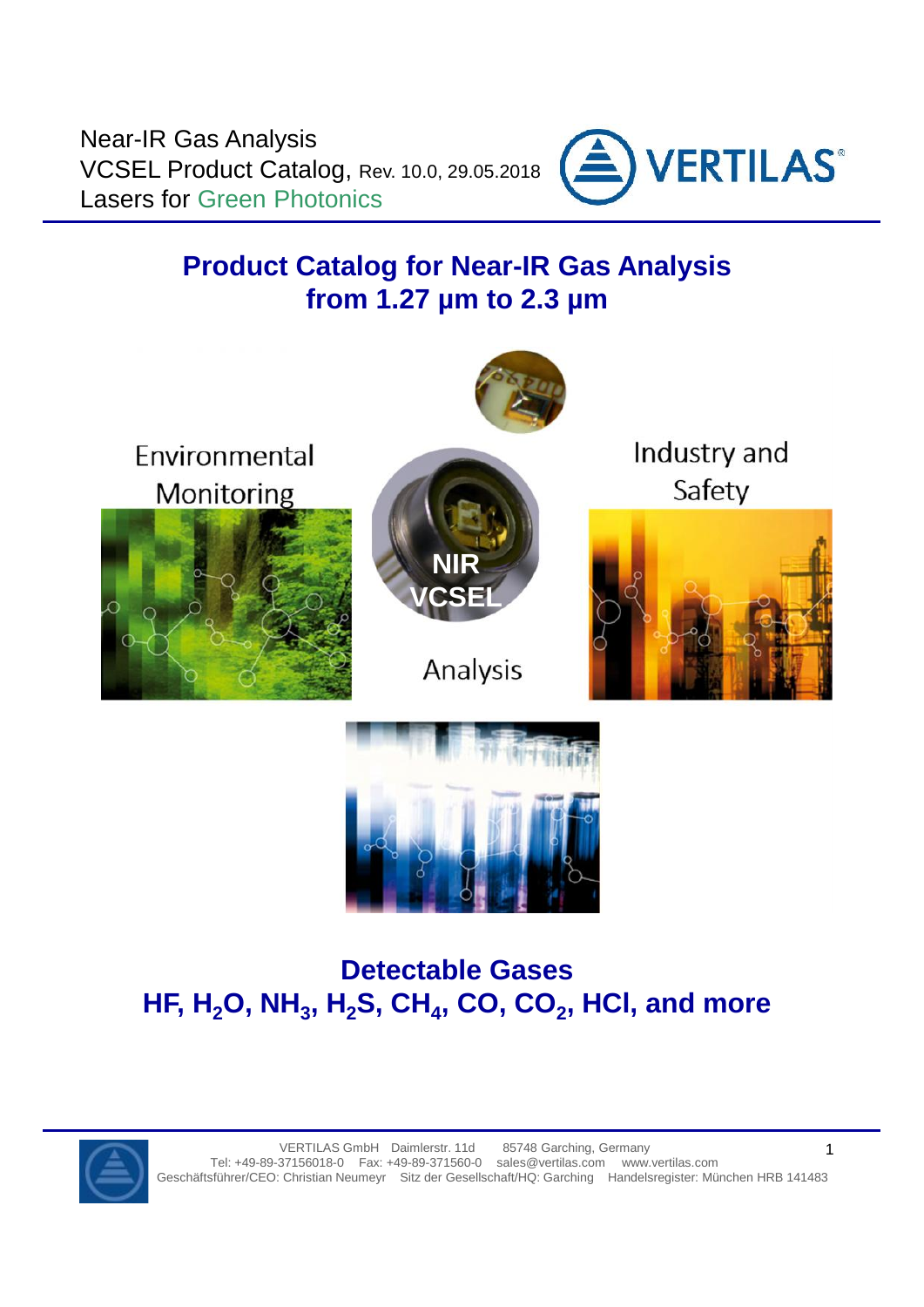

### **Available VCSEL Wavelengths**



### **Available Packaging Options**

| Package Version   | Description                                             | Ordering<br>Information |
|-------------------|---------------------------------------------------------|-------------------------|
| SE-R4             | TO-46 with protective ring, uncooled                    | $VL$ -xxxx-1-SE-R4      |
| SE-A4             | TO-46 with angled cap, AR coated window, uncooled       | VL-xxxx-1-SE-A4         |
| SQ-R <sub>5</sub> | TO-5 (TO-39) with protective ring, TEC/Thermistor       | VL-xxxx-1-SQ-R5         |
| SQ-A5             | TO-5 (TO-39) with cap, AR coated window, TEC/Thermistor | VL-xxxx-1-SQ-A5         |
| SE-H4             | TO-46, SSMF pigtail with FC/APC, uncooled               | VL-xxxx-1-SE-H4         |
| ST-H4             | TO-46, SSMF Pigtail with FC/APC, TEC/Thermistor         | VL-xxxx-1-ST-H4         |

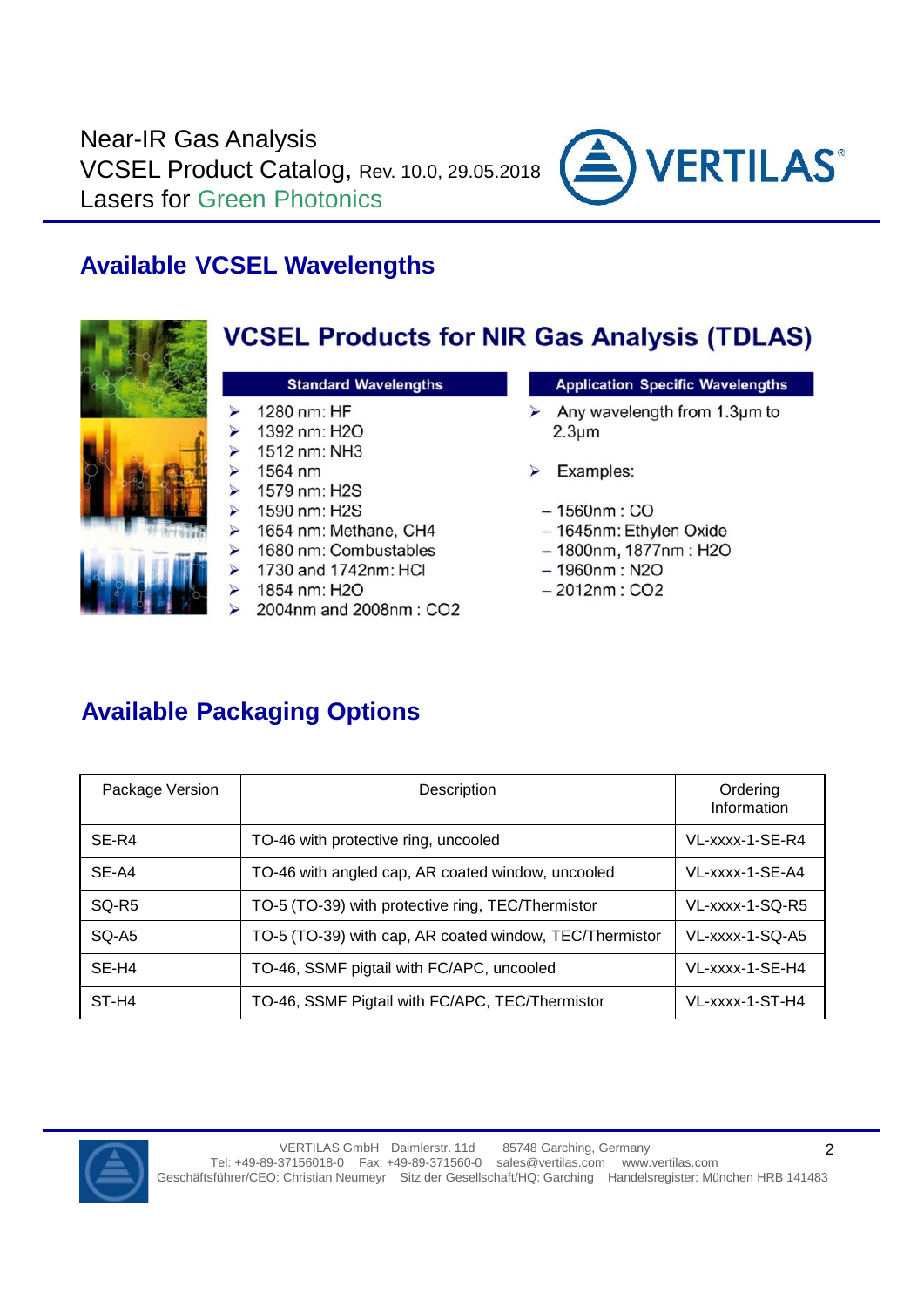#### **Single-mode VCSELs from 1278 nm to 23xx nm for sensing applications**

**Gases: H2O, NH<sup>3</sup> , H2S, CH<sup>4</sup> , CO, CO<sup>2</sup> , HCl**

### **Key Features**

- Long wavelength single mode VCSEL for spectroscopy applications
- Available standard wavelengths range between 1278 nm and 2050 nm
- $\triangleright$  Operating temperature: -20 to +70 °C (max.)
- $\triangleright$  Wide tunability and wavelength accuracy
- $\triangleright$  Fast performance for current modulation
- Cooled and un-cooled versions available
- $\triangleright$  Various packaging options (TO, pigtail, hermetically sealed, etc.)
- Extempt Low power dissipation and low threshold voltage and current

### **Description**

VERTILAS' long wavelength VCSEL technology offers a wide range of products for various applications applying spectroscopy and gas detection methodologies.

The product line offers several packaging options, ranging from open packages for prototyping to a hermetically sealed packaged with cap and anti reflective coated window. It also includes pigtail solutions and further customer specific options are avilable on request.

The high performance VERTILAS technology and products enable customers to design and manufacture spectroscopy solutions that offer high sensitivity, low power dissipation, small system size and cost effective manufacturing.

### **Applications**

- Tunable diode laser absorption spectroscopy TDLS
- $\triangleright$  Near-IR gas analysis
- $\triangleright$  Safety
- Environmental measurements
- Agriculture and food storage
- $\triangleright$  Industrial and production control
- $\triangleright$  Test and measurement
- **▶ Consumer applications**
- **▶ Automotive**









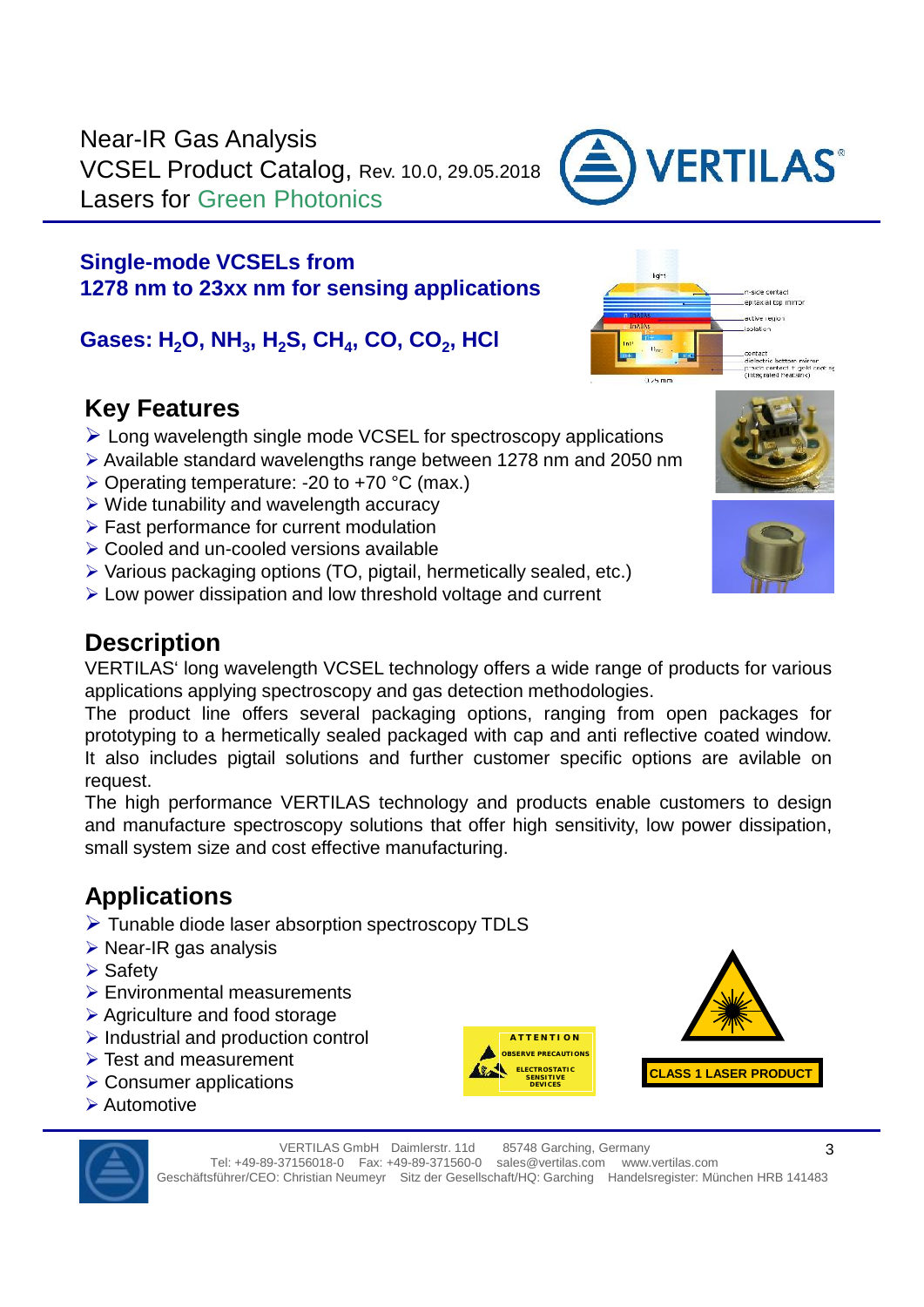

#### **Standard Wavelength Product Offering**

| Product No.                                                                                                                                         | VL-xxxx-1-SE/ST/SQ-y                                                                                                                                                                   |                                                                                                               |
|-----------------------------------------------------------------------------------------------------------------------------------------------------|----------------------------------------------------------------------------------------------------------------------------------------------------------------------------------------|---------------------------------------------------------------------------------------------------------------|
| VL                                                                                                                                                  | <b>VCSEL SM</b>                                                                                                                                                                        |                                                                                                               |
| 1278 nm<br>1392 nm<br>1512 nm<br>1560 nm<br>1570 nm<br>1580 nm<br>1590 nm<br>1654 nm<br>1680 nm<br>1742 nm<br>1854 nm<br>2004 nm, 2012nm<br>23xx nm | VL-1278-1<br>VL-1392-1<br>VL-1512-1<br>VL-1560-1<br>VL-1570-1<br>VL-1580-1<br>VL-1590-1<br>VL-1654-1<br>VL-1680-1<br>VL-1742-1<br>VL-1854-1<br>VL-2004-1, VL-2012-1<br>$VI - 23xx - 1$ | <b>Application Specific Wavelengths</b><br>Please contact us.<br>We can manufacture wavelengths<br>on demand. |
| <b>SE</b><br><b>ST</b><br><b>SQ</b>                                                                                                                 | Uncooled TO-46: SE<br>Cooled TO-46: ST<br>Cooled TO-39: SQ                                                                                                                             | <b>Application Specific Packages</b>                                                                          |
| Y (Package)                                                                                                                                         | R4: TO-46, protective ring<br>A4: TO-46, angled cap + window<br>R5: TO-39, protective ring<br>A5: TO-39, $cap + angled$ window<br>H4: TO-46 with SMF pigtail FC/APC                    | Please contact us.<br>We can offer various packages on<br>demand.                                             |

#### **Configuration and operating conditions**

|                                                                                                        | Symbol               | Min.                       | Typ                  | Max                     | <b>Unit</b>                               |
|--------------------------------------------------------------------------------------------------------|----------------------|----------------------------|----------------------|-------------------------|-------------------------------------------|
| Ambient operating case<br>temperature                                                                  |                      |                            |                      |                         |                                           |
| SE, ST, SQ<br>Pigtail H4<br><b>Non-hermetic</b><br><b>Extended temp. range</b><br>available on request | Top<br>Top<br>Top    | $-10$<br>$\Omega$<br>$+15$ | $\blacksquare$<br>۰. | $+70$<br>$+70$<br>$+70$ | $^{\circ}C$<br>$^{\circ}C$<br>$^{\circ}C$ |
| Storage temperature                                                                                    |                      |                            |                      |                         |                                           |
| SE, ST, SQ<br>Pigtail H4<br><b>Non-hermetic</b>                                                        | Tstg<br>Tstg<br>Tstg | $-20$<br>$\Omega$<br>$+15$ | -                    | $+80$<br>$+70$<br>$+70$ | $^{\circ}C$<br>$^{\circ}C$<br>$^{\circ}C$ |
| Soldering temp.                                                                                        | Stemp                | $\blacksquare$             | ۰                    | 260                     | $^{\circ}C$                               |
| <b>Soldering time</b>                                                                                  | <b>Stime</b>         | ۰                          | ۰                    | 3                       | sec                                       |
| Reverse voltage                                                                                        | VR.                  |                            |                      | 1.0                     | $\vee$                                    |

**Soldering procedure:** Do note use wave or reflow soldering. Solder one pin at a time. Allow for sufficient time (> 10s) for cooling between soldering of individual pins. Package must have thermal contact to heat sink. Use ESD protection and a grounded soldering iron.



VERTILAS GmbH Daimlerstr. 11d 85748 Garching, Germany Tel: +49-89-37156018-0 Fax: +49-89-371560-0 sales@vertilas.com www.vertilas.com Geschäftsführer/CEO: Christian Neumeyr Sitz der Gesellschaft/HQ: Garching Handelsregister: München HRB 141483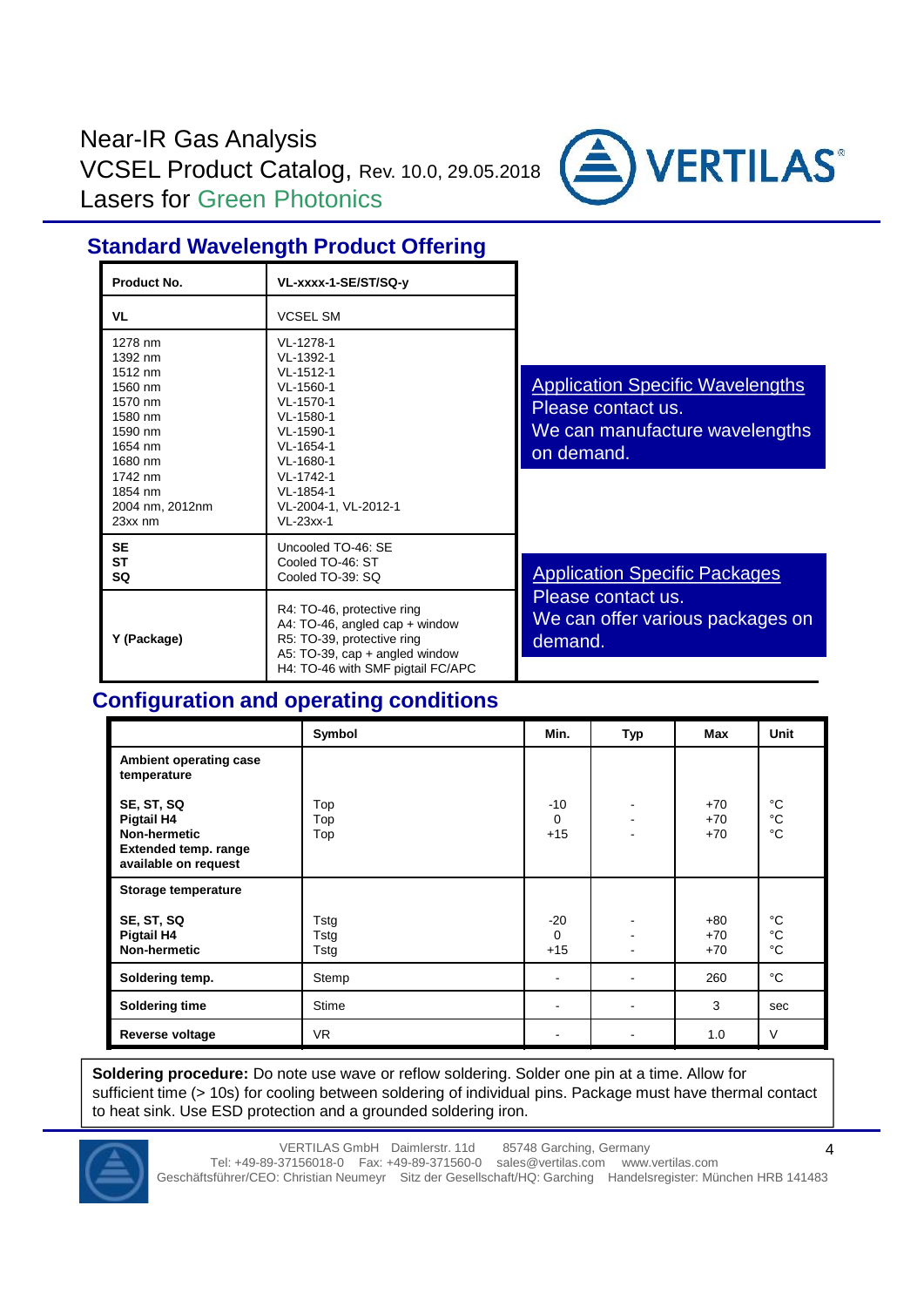

For adjacent wavelengths  $\pm$  5nm please contact us.

**VERTILAS**®

### **Gases: HF**

### **Optical and electrical characteristics**

| Parameter                                           | <b>Condition</b>                                                                      | <b>Symbol</b>            | <b>Units</b> |      | <b>Ratings</b> |
|-----------------------------------------------------|---------------------------------------------------------------------------------------|--------------------------|--------------|------|----------------|
| Target Wavelength                                   | vacuum                                                                                | $\lambda_0$              | nm           |      | 1278           |
|                                                     |                                                                                       |                          |              | Min  | Max            |
| Current at Target Wavelength                        | $T_0 = T_{\lambda 0}$                                                                 | $I_{\lambda 0}$          | mA           | 2.0  | 10.0           |
| Temperature at Target Wavelength                    | $I_0 = I_{\lambda 0}$                                                                 | $T_{\lambda 0}$          | $^{\circ}$ C | 15   | 35             |
| Optical Power at Target Wavelength                  | $T_0 = T_{\lambda 0}^P$ , $I_0 = I_{\lambda 0}^C$                                     | $P_{\lambda 0}$          | mW           | 0.3  | 2.0            |
| Maximum Optical Power                               | $T_0 = 10^{\circ}C^{\circ}$ , $I_0 = I_{max}$                                         | $P_{\text{max}}$         | mW           | 1.0  | 2.5            |
| <b>Threshold Current</b>                            | $T_0 = T_{\lambda 0}$                                                                 | $I_{th}$                 | <b>mA</b>    | 0.1  | 3.0            |
| Operating Voltage @ P <sub>max</sub>                | $T_0 = 10^{\circ}C^{\circ}$ , $I_0 = I_{max}$                                         | $V_{\text{max}}$         | $\vee$       |      | 2.0            |
| Current Tuning Coefficient                          | $T_0 = T_{\lambda 0}^b$ , $I_0 = I_{\lambda 0}^c$ , $f = 0$ Hz <sup>a</sup>           | $\Delta\lambda/\Delta I$ | nm/mA        | 0.2  | 0.9            |
| <b>Temperature Tuning Coefficient</b>               | $T_0 = T_{\lambda 0}$ , $I_0 = I_{\lambda 0}$                                         | $\Delta\lambda/\Delta T$ | nm/K         | 0.08 | 0.2            |
| Slope Efficiency                                    | $T_0 = T_{\lambda 0}^b$ , $I_0 = I_{\lambda 0}^c$                                     | $\Delta P/\Delta I$      | mW/mA        | 0.05 | 0.4            |
| Side Mode Suppression Ratio at Target<br>Wavelength | transverse and polarisation modes,<br>$T_0 = T_{\lambda 0}^b$ , $I = I_{\lambda 0}^c$ | <b>SMSR</b>              | dB           | 25   |                |

Note a: higher modulation frequency will decrease tuning range, change <10% with f<10kHz

Note b:  $T_0$ : TEC operating temperature

Note c: I<sub>o</sub>: Laser operating current

**VERTILAS CONFIDENTIAL** 

### **Packaging options and ordering information**

| Package Version   | Description                                       | Ordering<br>Information |  |
|-------------------|---------------------------------------------------|-------------------------|--|
| SE-R4             | TO-46 with protective ring, uncooled              | VL-1392-1-SE-R4         |  |
| SE-A4             | TO-46 with angled cap, AR coated window, uncooled | VL-1392-1-SE-A4         |  |
| SQ-R <sub>5</sub> | TO-39 with protective ring, TEC/Thermistor        | VL-1392-1-SQ-R5         |  |
| SQ-A5             | TO-39 with cap, AR coated window, TEC/Thermistor  | VL-1392-1-SQ-A5         |  |
| SE-H4             | TO-46, SSMF pigtail with FC/APC, uncooled         | VL-1392-1-SE-H4         |  |
| ST-H4             | TO-46, SSMF Pigtail with FC/APC, TEC/Thermistor   | VL-1392-1-ST-H4         |  |

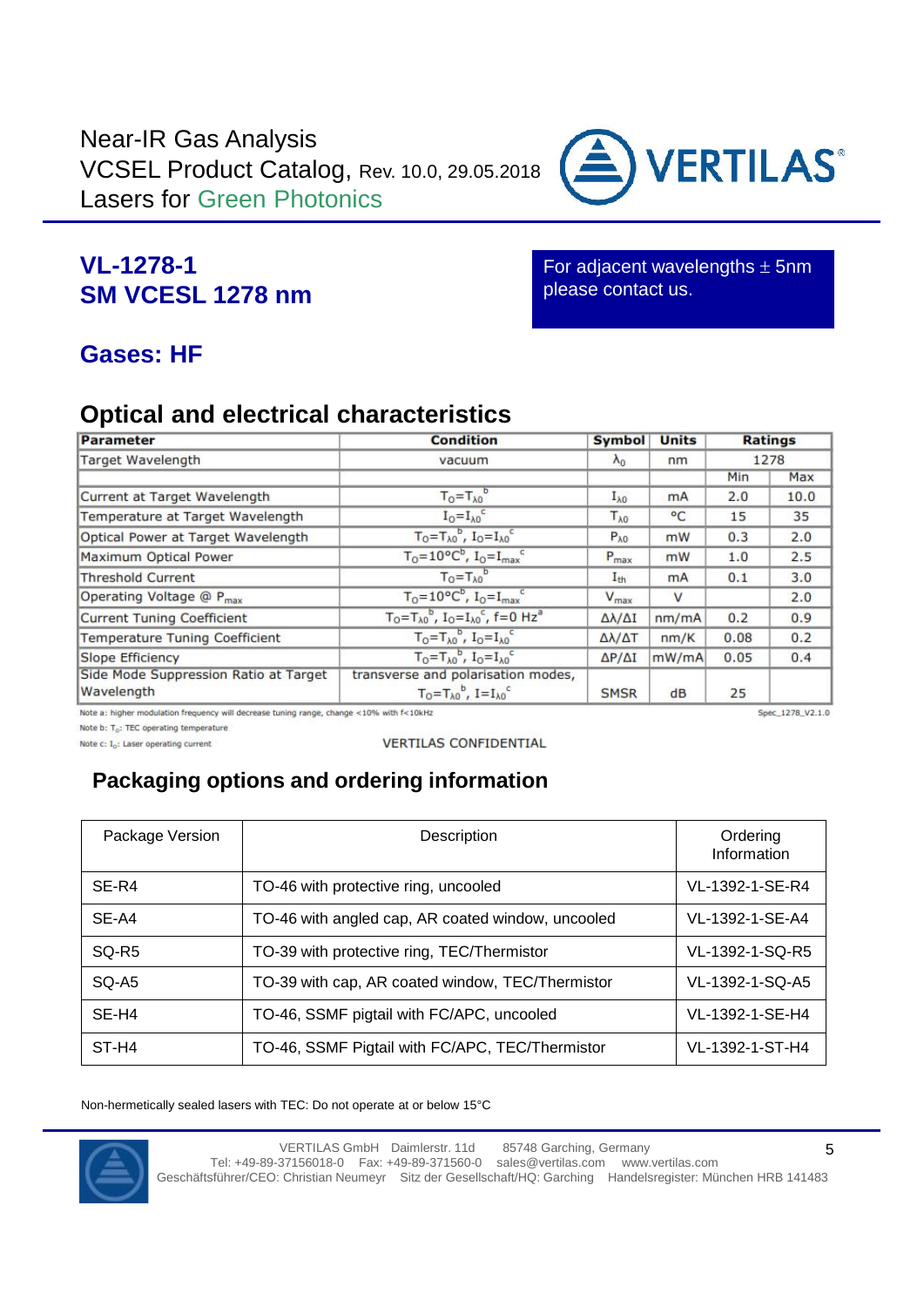

**VERTILAS**®

For adjacent wavelengths  $\pm$  5nm please contact us.

## **Gases: H<sub>2</sub>O**

### **Optical and electrical characteristics**

| Parameter                                      | Condition                                                              | Symbol                | <b>Units</b> | Ratings |     |
|------------------------------------------------|------------------------------------------------------------------------|-----------------------|--------------|---------|-----|
| Target Wavelength                              |                                                                        | $\Omega$              | nm           | 1392    |     |
|                                                |                                                                        |                       |              | Min     | Max |
| Current at Target Wavelength                   | a, $T_0 = T_0$ c                                                       | $\mathsf{L}_{\Omega}$ | mA           | 2       | 8   |
| Temperature at Target Wavelength               | $a_{n-1}$ <sub>0</sub> d                                               | $T_{0}$               | $^{\circ}$ C | 15      | 35  |
| Optical Power at Target Wavelength             | a, T <sub>o</sub> =T <sub>o</sub> c, I <sub>o</sub> =I <sub>co</sub> d | $P_0$                 | mW           | 0.2     | 3.0 |
| Maximum Optical Power                          | $T_0 = 20^\circ \text{C}$ c, $I_0 = \overline{I_{\text{max}} d}$       | $P_{\text{max}}$      | mW           | 0.4     | 3.5 |
| Threshold Current                              | $T_0 = T_0$                                                            | $I_{th}$              | mA           | 0.1     | 3.0 |
| Operating Voltage $\circledR$ P <sub>max</sub> | $T_0 = 20^\circ \text{C}$ c, $I_0 = I_{\text{max}}$ d                  | $V_{\text{max}}$      | V            |         | 2.1 |
| Current Tuning Coefficient                     | $T_0 = T_0C$ , $I_0 = I_0C$ , $f = 0$ Hzb                              | $\sqrt{ }$            | nm/mA        | 0.2     | 0.9 |
| Temperature Tuning Coefficient                 | $T_0 = T_0C_1 I_0 = T_0 d$                                             |                       | n m/K        | 0.08    | 0.2 |
| Slope Efficiency                               | $T_0 = T_0 C_1 I_0 = I_0 d$                                            | P/                    | m W / m A    | 0.05    | 0.5 |
| Side Mode Suppression Ratio at Target          | transverse and polarisation modes,                                     |                       |              |         |     |
| Wavelength                                     | $T_0 = T_0C_1 = 1_0d$                                                  | <b>SMSR</b>           | dB           | 25      |     |

Note a: target wavelength λ=λ<sub>0</sub> Spec\_1392\_V2.1.0 VERTILAS confidential Spec\_1392\_V2.1.0

Note b: higher modulation frequency will decrease tuning range, change <10% with f<10kHz

Note c:  $T_0$ : Submount temperature

Note d: I<sub>o</sub>: Laser operating current

### **Packaging options and ordering information**

| Package Version   | Description                                       | Ordering<br>Information |
|-------------------|---------------------------------------------------|-------------------------|
| SE-R4             | TO-46 with protective ring, uncooled              | VL-1392-1-SE-R4         |
| SE-A4             | TO-46 with angled cap, AR coated window, uncooled | VL-1392-1-SE-A4         |
| SQ-R <sub>5</sub> | TO-39 with protective ring, TEC/Thermistor        | VL-1392-1-SQ-R5         |
| $SO-45$           | TO-39 with cap, AR coated window, TEC/Thermistor  | VL-1392-1-SQ-A5         |
| SE-H4             | TO-46, SSMF pigtail with FC/APC, uncooled         | VL-1392-1-SE-H4         |
| ST-H4             | TO-46, SSMF Pigtail with FC/APC, TEC/Thermistor   | VL-1392-1-ST-H4         |

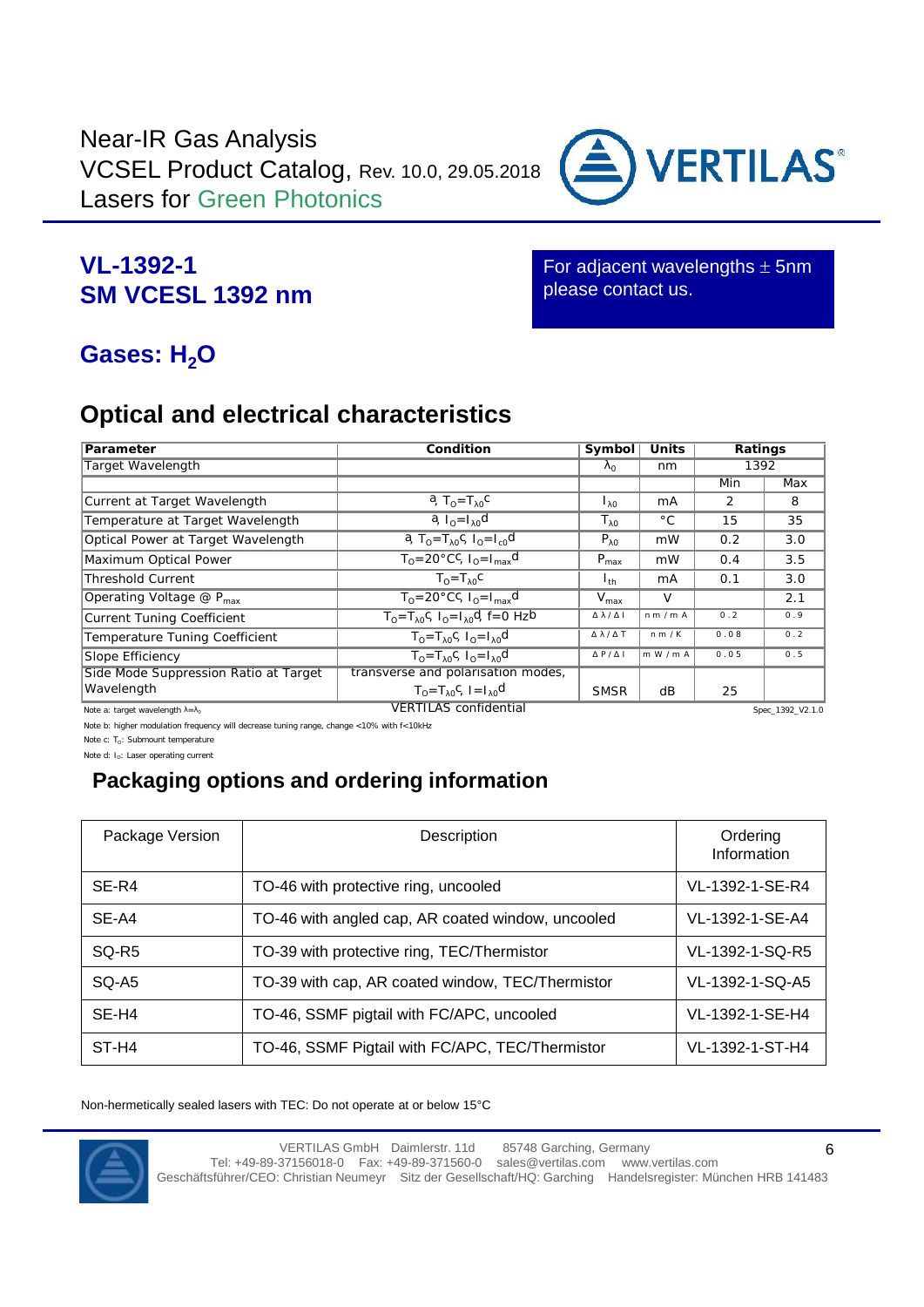

#### **VL-1512-1 SM VCSEL 1512 nm**

For adjacent wavelengths  $\pm$  5nm please contact us.

#### Gases: NH<sub>3</sub>

#### **Optical and electrical characteristics**

| Parameter                                       | Condition                                                                    | Symbol           | Units        | Ratings |                  |
|-------------------------------------------------|------------------------------------------------------------------------------|------------------|--------------|---------|------------------|
| Target Wavelength                               |                                                                              |                  | nm           | 1512    |                  |
|                                                 |                                                                              |                  |              | Min     | <b>Max</b>       |
| Current at Target Wavelength                    | a, $T_0 = T_0$ c                                                             | $\mathsf{L}_0$   | mA           | 2       | 10               |
| Temperature at Target Wavelength                | $a_{0}$ I <sub>o</sub> l a                                                   | $T_{0}$          | $^{\circ}$ C | 15      | 35               |
| Optical Power at Target Wavelength              | a, T <sub>0</sub> =T <sub>0</sub> c, $I_0=I_{c0}d$                           | $P_0$            | mW           | 0.2     | 3.0              |
| Maximum Optical Power                           | $T_0 = 20^\circ \text{C}$ <sup>C</sup> , $I_0 = I_{\text{max}}$ <sup>O</sup> | $P_{\text{max}}$ | mW           | 0.4     | 3.5              |
| Threshold Current                               | $T_0 = T_0 C$                                                                | $I_{th}$         | mA           | 0.1     | 3.0              |
| Operating Voltage $\circledR$ P <sub>max</sub>  | $T_0 = 20^\circ \text{CC}$ , $I_0 = I_{\text{max}}$ d                        | $V_{\text{max}}$ | V            |         | 2.1              |
| Current Tuning Coefficient                      | $T_0 = T_0C$ , $I_0 = I_0d$ , $f = 0$ Hzb                                    | $\sqrt{ }$       | n m / m A    | 0.2     | 0.9              |
| Temperature Tuning Coefficient                  | $T_0 = T_0C_1I_0 = I_0d$                                                     | / T              | n m/K        | 0.08    | 0.2              |
| Slope Efficiency                                | $T_0 = T_0C_1I_0 = I_0d$                                                     | P / I            | m W / m A    | 0.05    | 0.5              |
| Side Mode Suppression Ratio at Target           | transverse and polarisation modes,                                           |                  |              |         |                  |
| Wavelength                                      | $T_0 = T_0 C_1 = 1_0 d$                                                      | <b>SMSR</b>      | dB           | 25      |                  |
| Note a: target wavelength $\lambda = \lambda_0$ | <b>VERTILAS</b> confidential                                                 |                  |              |         | Snec 1512 V2 1.0 |

Note b: higher modulation frequency will decrease tuning range, change <10% with f<10kHz

Note c:  $T_0$ : Submount temperature

Note d: I<sub>o</sub>: Laser operating current

#### **Packaging options and ordering information**

| Package Version   | Description                                       | Ordering<br>Information |
|-------------------|---------------------------------------------------|-------------------------|
| SE-R4             | TO-46 with protective ring, uncooled              | VL-1512-1-SE-R4         |
| SE-A4             | TO-46 with angled cap, AR coated window, uncooled | VL-1512-1-SE-A4         |
| SQ-R <sub>5</sub> | TO-39 with protective ring, TEC/Thermistor        | VL-1512-1-SQ-R5         |
| SQ-A5             | TO-39 with cap, AR coated window, TEC/Thermistor  | VL-1512-1-SQ-A5         |
| SE-H4             | TO-46, SSMF pigtail with FC/APC, uncooled         | VL-1512-1-SE-H4         |
| ST-H4             | TO-46, SSMF Pigtail with FC/APC, TEC/Thermistor   | VL-1512-1-ST-H4         |

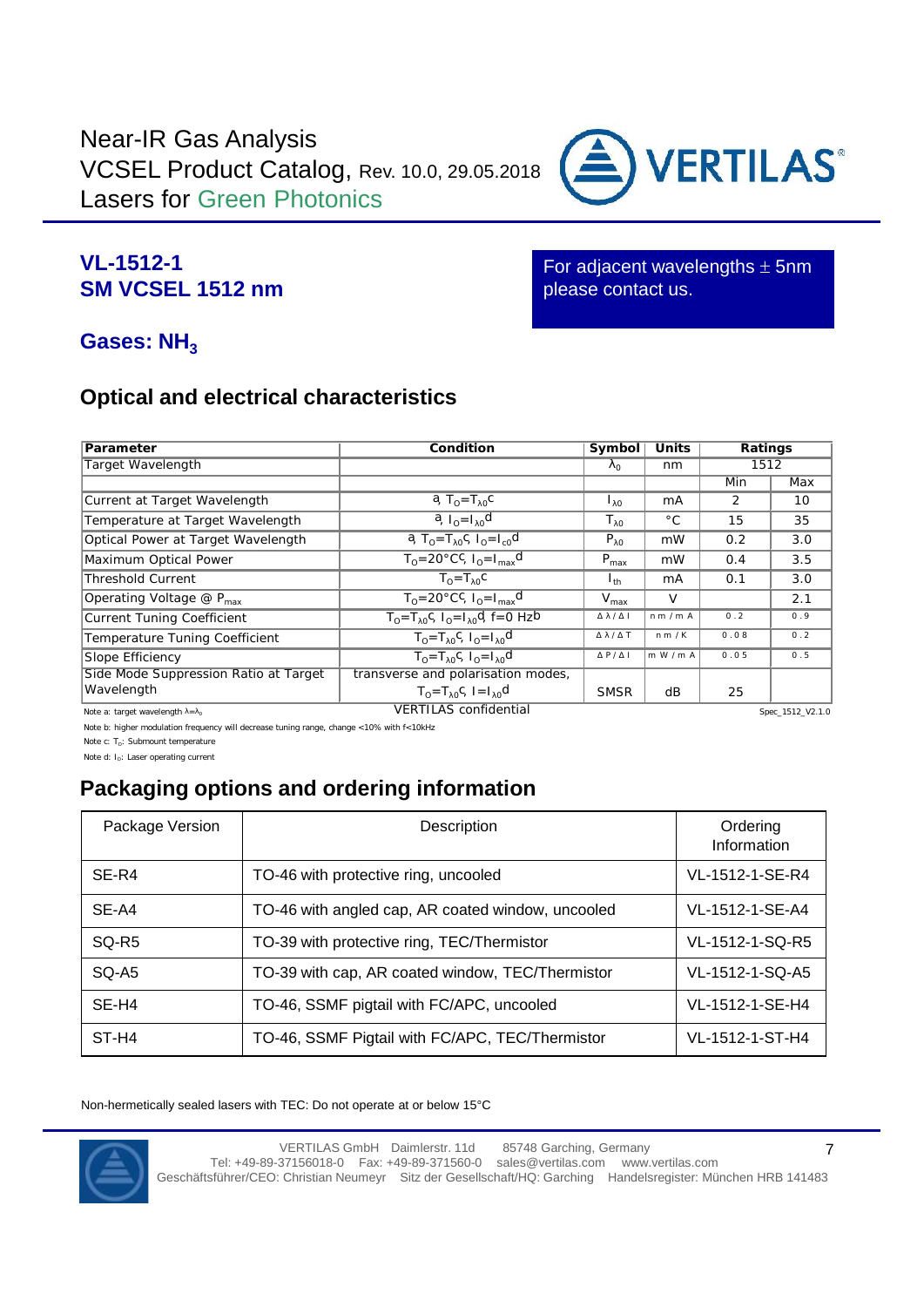

### **VL-1550-1 nm, VL-1560-1 nm VL-1570-1 nm**, **VL-1580-1 nm VL-1590-1 nm**

For adjacent wavelengths  $\pm$  5nm please contact us.

SM VCSEL 1550 nm, 1560 nm, 1570 nm, 1580 nm and 1590 nm **Gases: H2S, CO<sup>2</sup> , CO**

### **Optical and electrical characteristics**

| Parameter                                        | Condition                                                              | Symbol           | Units        | Ratings     |                  |
|--------------------------------------------------|------------------------------------------------------------------------|------------------|--------------|-------------|------------------|
| Target Wavelength                                |                                                                        | $\Omega$         | nm           | 1550 - 1590 |                  |
|                                                  |                                                                        |                  |              | Min         | Max              |
| Current at Target Wavelength                     | a, $T_0 = T_0$ c                                                       | $\mathsf{L}_0$   | mA           | 2           | 10               |
| Temperature at Target Wavelength                 | $a_{10} = 10$                                                          | $T_{0}$          | $^{\circ}$ C | 15          | 35               |
| Optical Power at Target Wavelength               | a, T <sub>0</sub> =T <sub>0</sub> c, I <sub>0</sub> =I <sub>c0</sub> d | $P_0$            | mW           | 0.2         | 3.0              |
| Maximum Optical Power                            | $T_0 = 20^\circ \text{C}$ c, $I_0 = I_{\text{max}}$ d                  | $P_{\text{max}}$ | mW           | 0.4         | 3.5              |
| Threshold Current                                | $T_0 = T_0$                                                            | $I_{th}$         | mA           | 0.1         | 3.0              |
| Operating Voltage $\mathcal{Q}$ P <sub>max</sub> | $TO=20°C$ , $IO=Imaxd$                                                 | $V_{\text{max}}$ | $\vee$       |             | 2.1              |
| Current Tuning Coefficient                       | $T_0 = T_0C$ , $I_0 = I_0C$ , $f = 0$ Hzb                              | $\prime$ 1       | n m/m A      | 0.2         | 0.9              |
| Temperature Tuning Coefficient                   | $T_0 = T_0C_1I_0 = I_0d$                                               | / T              | n m/K        | 0.08        | 0.2              |
| Slope Efficiency                                 | $T_0 = T_0C_1I_0 = T_0d$                                               | P / I            | m W / m A    | 0.05        | 0.5              |
| Side Mode Suppression Ratio at Target            | transverse and polarisation modes,                                     |                  |              |             |                  |
| Wavelength                                       | $T_0 = T_0C_1 = 1_0d$                                                  | <b>SMSR</b>      | dB           | 25          |                  |
| Note a: target wavelength $\lambda = \lambda_0$  | <b>VERTILAS</b> confidential                                           |                  |              |             | Spec_1580_V2.1.0 |

Note b: higher modulation frequency will decrease tuning range, change <10% with f<10kHz

Note c: T<sub>o</sub>: Submount temperature

Note d: I<sub>o</sub>: Laser operating current

#### **Packaging options and ordering information**

| Package Version | Description                                       | Ordering<br>Information        |
|-----------------|---------------------------------------------------|--------------------------------|
| SE-R4           | TO-46 with protective ring, uncooled              | VL-15xx-1-SE-R4                |
| SE-A4           | TO-46 with angled cap, AR coated window, uncooled | VL-15xx-1-SE-A4                |
| SQ-R5           | TO-39 with protective ring, TEC/Thermistor        | VL-15xx-1-SQ-R5                |
| SQ-A5           | TO-39 with cap, AR coated window, TEC/Thermistor  | VL-15xx-1-SQ-A5                |
| SE-H4           | TO-46, SSMF pigtail with FC/APC, uncooled         | VL-15xx-1-SE-H4                |
| ST-H4           | TO-46, SSMF Pigtail with FC/APC, TEC/Thermistor   | VL-15xx-1-ST-H4                |
|                 |                                                   | $xx = 50, 60, 70, 80$<br>or 90 |

Non-hermetically sealed lasers with TEC: Do not operate at or below 15°C



VERTILAS GmbH Daimlerstr. 11d 85748 Garching, Germany Tel: +49-89-37156018-0 Fax: +49-89-371560-0 sales@vertilas.com www.vertilas.com Geschäftsführer/CEO: Christian Neumeyr Sitz der Gesellschaft/HQ: Garching Handelsregister: München HRB 141483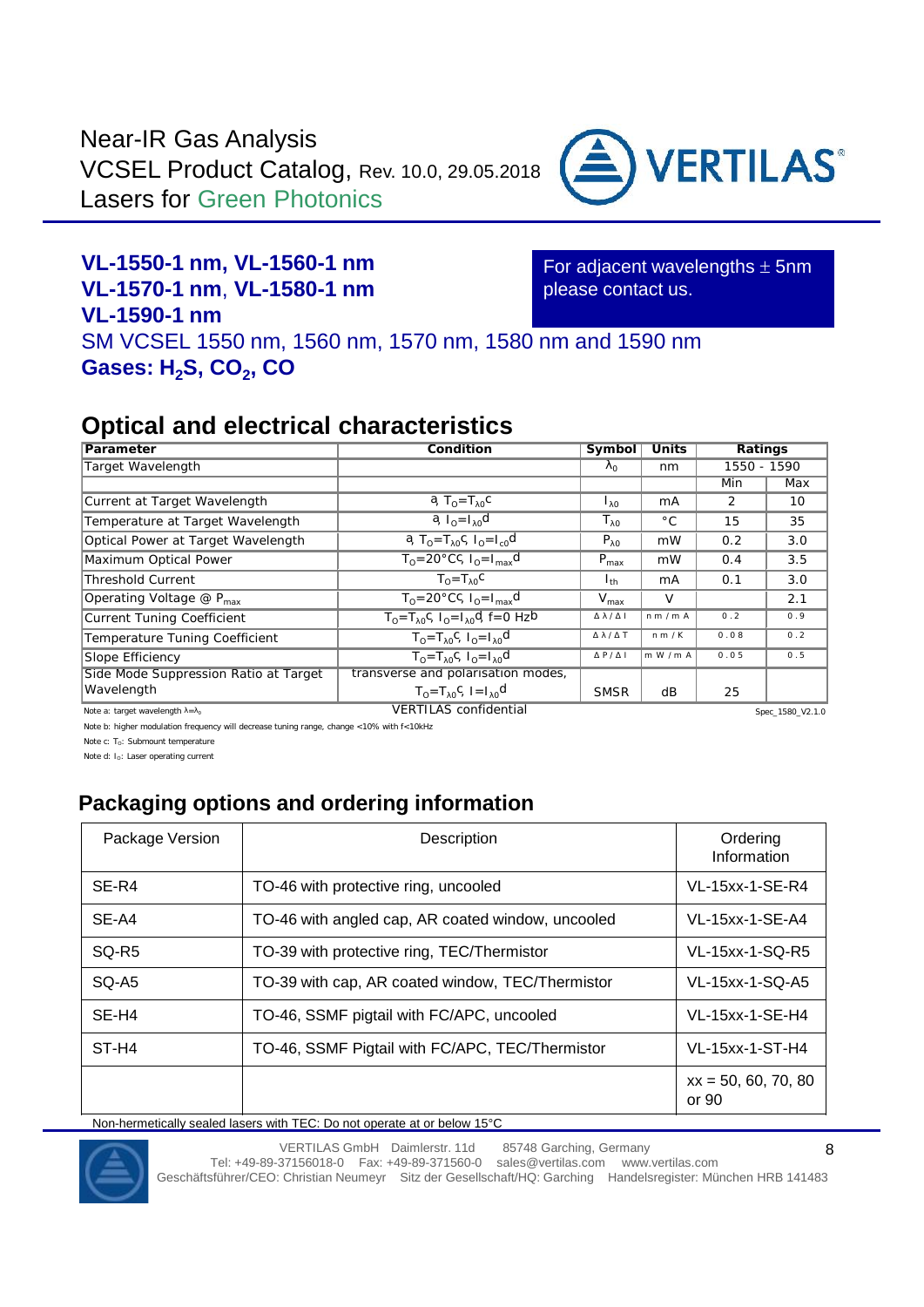

#### **VL-1654-1 and VL-1680-1 SM VCSEL 1654 nm or 1680 nm**

For adjacent wavelengths  $\pm$  5nm please contact us.

#### Gases: CH<sub>4</sub>

#### **Optical and electrical characteristics**

| Parameter                                       | Condition                                                              | Symbol           | <b>Units</b> | Ratings |                  |
|-------------------------------------------------|------------------------------------------------------------------------|------------------|--------------|---------|------------------|
| Target Wavelength                               |                                                                        | $\Omega$         | nm           |         | 1654             |
|                                                 |                                                                        |                  |              | Min     | Max              |
| Current at Target Wavelength                    | a, $T_0 = T_0$ c                                                       | $\mathsf{L}_0$   | mA           | 2       | 10               |
| Temperature at Target Wavelength                | $a_{0} = 1_0 d$                                                        | $T_{0}$          | $^{\circ}$ C | 15      | 35               |
| Optical Power at Target Wavelength              | a, T <sub>o</sub> =T <sub>o</sub> c, I <sub>o</sub> =I <sub>c0</sub> d | $P_0$            | mW           | 0.2     | 3.0              |
| Maximum Optical Power                           | $T_0 = 20^\circ \text{C}$ , $I_0 = I_{\text{max}}$                     | $P_{\text{max}}$ | mW           | 0.4     | 3.5              |
| Threshold Current                               | $T_0 = T_0$                                                            | $I_{th}$         | mA           | 0.1     | 3.0              |
| Operating Voltage $\omega$ P <sub>max</sub>     | $T_0 = 20^\circ \text{C}$ , $I_0 = I_{\text{max}}$ d                   | $V_{\text{max}}$ | V            |         | 2.1              |
| Current Tuning Coefficient                      | $T_0 = T_0C$ , $I_0 = I_0d$ , $f = 0$ Hzb                              | $\sqrt{ }$       | nm/mA        | 0.2     | 0.9              |
| Temperature Tuning Coefficient                  | $T_0 = T_0C_1 I_0 = T_0 d$                                             | / T              | n m/K        | 0.08    | 0.2              |
| Slope Efficiency                                | $T_0 = T_0C_1I_0 = T_0d$                                               | P/               | m W/m A      | 0.05    | 0.5              |
| Side Mode Suppression Ratio at Target           | transverse and polarisation modes,                                     |                  |              |         |                  |
| Wavelength                                      | $T_0 = T_0 C_1 = 1_0 d$                                                | <b>SMSR</b>      | dB           | 25      |                  |
| Note a: target wavelength $\lambda = \lambda_0$ | <b>VERTILAS</b> confidential                                           |                  |              |         | Spec_1654_V2.1.1 |

Note b: higher modulation frequency will decrease tuning range, change <10% with f<10kHz

Note c:  $T_0$ : Submount temperature

Note d: I<sub>o</sub>: Laser operating current

### **Packaging options and ordering information**

| Package Version   | Description                                       | Ordering<br>Information |
|-------------------|---------------------------------------------------|-------------------------|
| SE-R4             | TO-46 with protective ring, uncooled              | VL-1654-1-SE-R4         |
| SE-A4             | TO-46 with angled cap, AR coated window, uncooled | VL-1654-1-SE-A4         |
| SQ-R <sub>5</sub> | TO-39 with protective ring, TEC/Thermistor        | VL-1654-1-SQ-R5         |
| SQ-A5             | TO-39 with cap, AR coated window, TEC/Thermistor  | VL-1654-1-SQ-A5         |
| SE-H4             | TO-46, SSMF pigtail with FC/APC, uncooled         | VL-1654-1-SE-H4         |
| ST-H4             | TO-46, SSMF Pigtail with FC/APC, TEC/Thermistor   | VL-1654-1-ST-H4         |

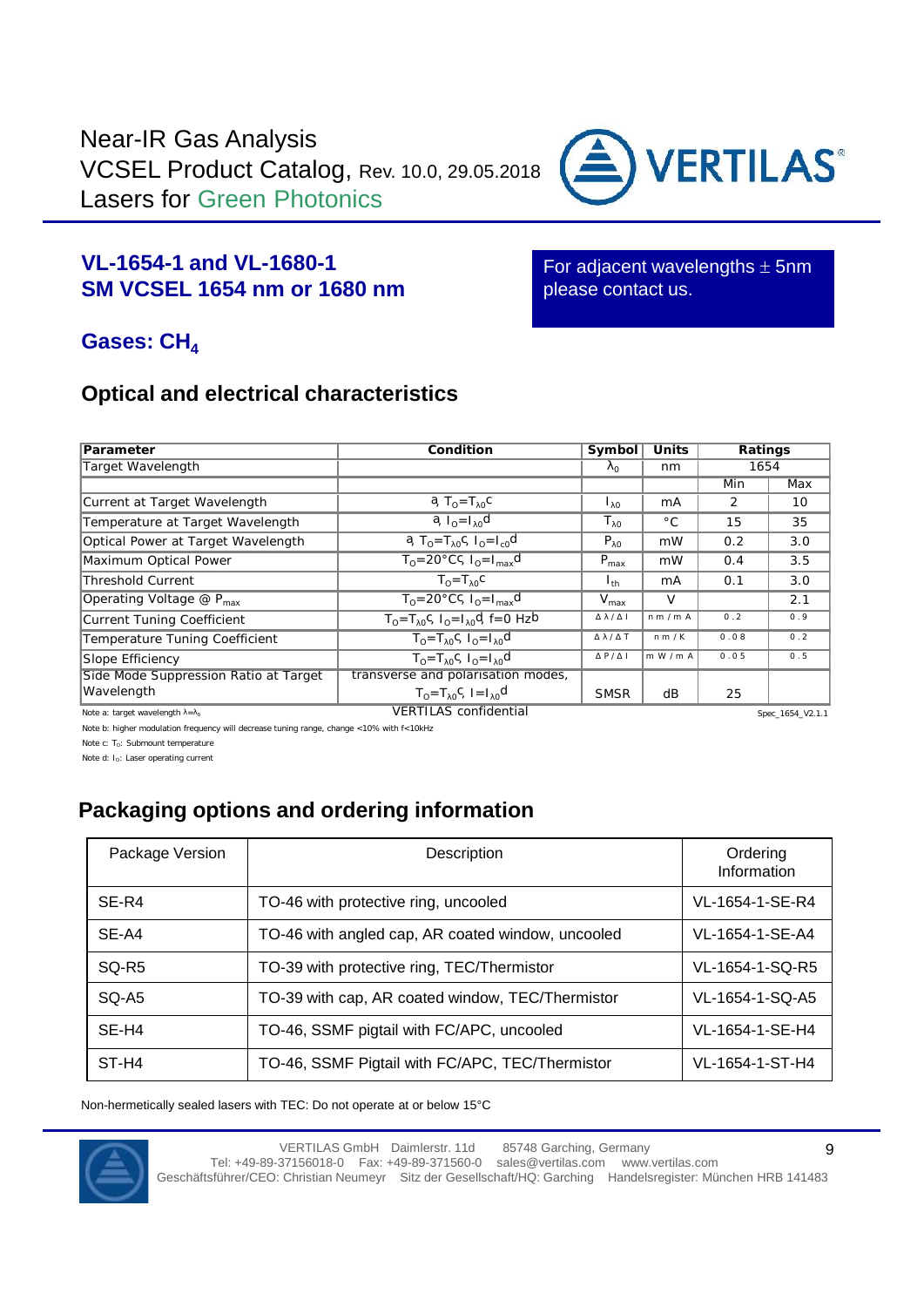

#### **VL-1742-1 SM VCSEL 1742 nm**

For adjacent wavelengths  $\pm$  5nm please contact us.

### **Gases: HCl**

#### **Optical and electrical characteristics**

| Parameter                                       | Condition                                                              | Symbol           | <b>Units</b> |                | Ratings          |
|-------------------------------------------------|------------------------------------------------------------------------|------------------|--------------|----------------|------------------|
| Target Wavelength                               |                                                                        | $\circ$          | nm           |                | 1742             |
|                                                 |                                                                        |                  |              | Min            | Max              |
| Current at Target Wavelength                    | a, $T_0 = T_0$ c                                                       | $\mathsf{L}_0$   | mA           | $\overline{2}$ | 10               |
| Temperature at Target Wavelength                | $a_{10} = 10$                                                          | $T_{0}$          | $^{\circ}$ C | 15             | 35               |
| Optical Power at Target Wavelength              | a, T <sub>0</sub> =T <sub>0</sub> c, I <sub>0</sub> =I <sub>c0</sub> d | $P_0$            | mW           | 0.2            | 3.0              |
| Maximum Optical Power                           | $T_0 = 20^\circ \text{C}$ C, $I_0 = I_{\text{max}}$ d                  | $P_{\text{max}}$ | mW           | 0.4            | 3.5              |
| Threshold Current                               | $T_0 = T_0C$                                                           | $I_{th}$         | mA           | 0.1            | 3.0              |
| Operating Voltage $\circledR$ P <sub>max</sub>  | $T_0 = 20^\circ \text{C}$ C, $I_0 = I_{\text{max}}$ d                  | $V_{\text{max}}$ | V            |                | 2.1              |
| Current Tuning Coefficient                      | $T_0 = T_0C$ , $I_0 = I_0d$ , $f = 0$ Hzb                              | $\sqrt{ }$       | n m / m A    | 0.2            | 0.9              |
| Temperature Tuning Coefficient                  | $T_0 = T_0C_1 = 1_0d$                                                  | / T              | n m/K        | 0.08           | 0.2              |
| Slope Efficiency                                | $T_0 = T_0C_1I_0 = I_0d$                                               | P / I            | m W / m A    | 0.05           | 0.5              |
| Side Mode Suppression Ratio at Target           | transverse and polarisation modes,                                     |                  |              |                |                  |
| Wavelength                                      | $T_0 = T_0 C_1 = 1_0 d$                                                | <b>SMSR</b>      | dB           | 25             |                  |
| Note a: target wavelength $\lambda = \lambda_0$ | <b>VERTILAS</b> confidential                                           |                  |              |                | Snec 1742 V2 1.0 |

Note b: higher modulation frequency will decrease tuning range, change <10% with f<10kHz

Note c:  $T_0$ : Submount temperature

Note d: I<sub>o</sub>: Laser operating current

### **Packaging options and ordering information**

| Package Version   | Description                                       | Ordering<br>Information |
|-------------------|---------------------------------------------------|-------------------------|
| SE-R4             | TO-46 with protective ring, uncooled              | VL-1742-1-SE-R4         |
| SE-A4             | TO-46 with angled cap, AR coated window, uncooled | VL-1742-1-SE-A4         |
| SQ-R <sub>5</sub> | TO-39 with protective ring, TEC/Thermistor        | VL-1742-1-SQ-R5         |
| SQ-A5             | TO-39 with cap, AR coated window, TEC/Thermistor  | VL-1742-1-SQ-A5         |
| SE-H4             | TO-46, SSMF pigtail with FC/APC, uncooled         | VL-1742-1-SE-H4         |
| ST-H4             | TO-46, SSMF Pigtail with FC/APC, TEC/Thermistor   | VL-1742-1-ST-H4         |

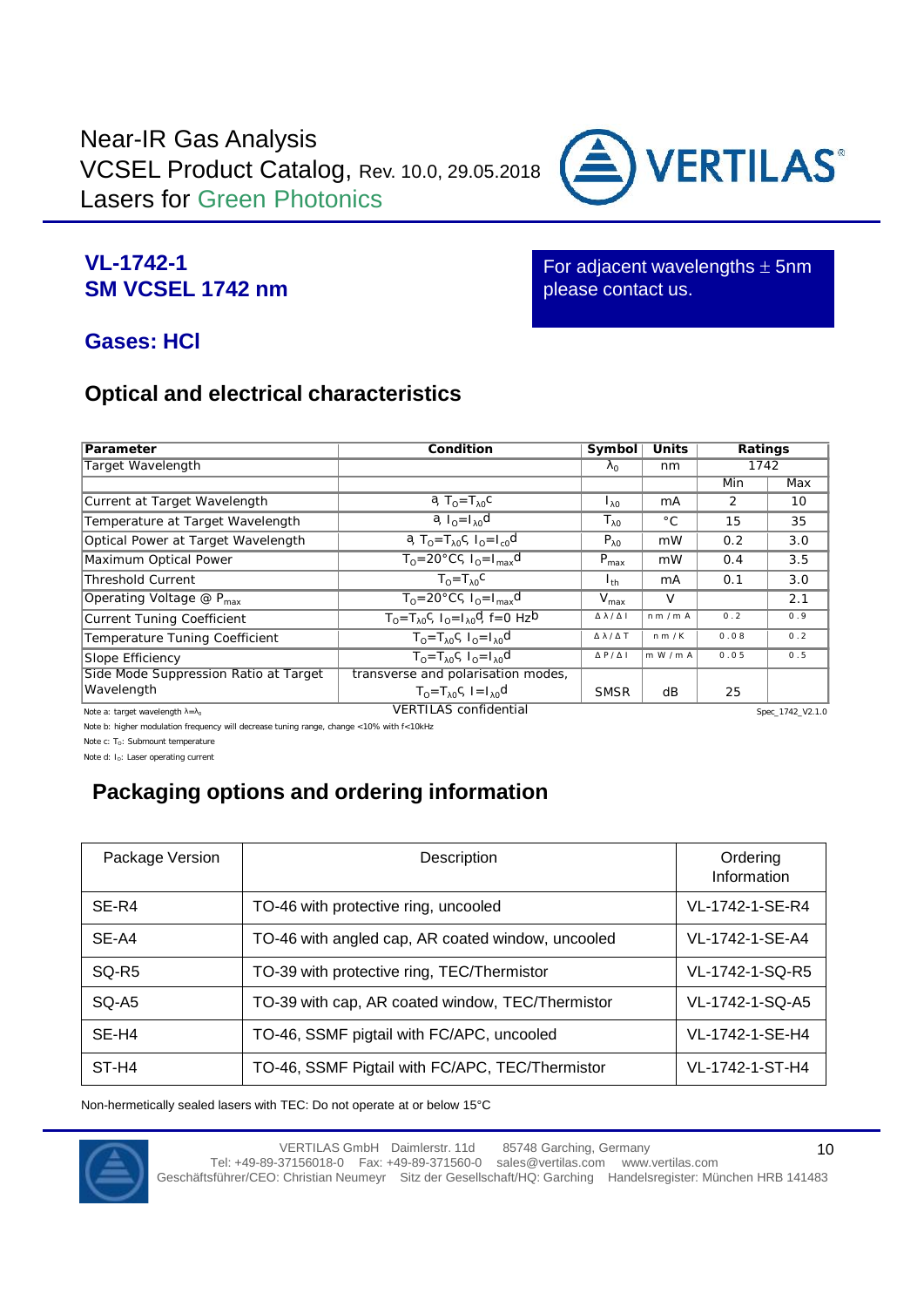

#### **VL-1854-1 SM VCSEL 1854 nm**

For adjacent wavelengths  $\pm$  5nm please contact us.

### **Gases: H<sub>2</sub>O**

#### **Optical and electrical characteristics**

| Parameter                                       | Condition                                                             | Symbol           | Units        |      | Ratings          |
|-------------------------------------------------|-----------------------------------------------------------------------|------------------|--------------|------|------------------|
| Target Wavelength                               |                                                                       | $\Omega$         | nm           |      | 1854             |
|                                                 |                                                                       |                  |              | Min  | Max              |
| Current at Target Wavelength                    | a, $T_0 = T_0$ c                                                      | $\mathsf{L}_0$   | mA           | 2    | 11               |
| Temperature at Target Wavelength                | $a_{n-1}$ <sub>0</sub> d                                              | $T_{0}$          | $^{\circ}$ C | 15   | 35               |
| Optical Power at Target Wavelength              | a T <sub>0</sub> =T <sub>0</sub> C, I <sub>0</sub> =I <sub>c0</sub> d | $P_0$            | mW           | 0.2  | 3.0              |
| Maximum Optical Power                           | $T_0 = 20^\circ \text{C}$ c, $I_0 = I_{\text{max}} d$                 | $P_{\text{max}}$ | mW           | 0.4  | 3.5              |
| <b>Threshold Current</b>                        | $T_0 = T_0C$                                                          | $I_{th}$         | mA           | 0.1  | 3.0              |
| Operating Voltage $\omega$ P <sub>max</sub>     | $T_0 = 20^\circ \text{C}$ , $I_0 = I_{\text{max}}$ d                  | $V_{\text{max}}$ | V            |      | 2.1              |
| Current Tuning Coefficient                      | $T_0 = T_0C$ , $I_0 = I_0d$ , $f = 0$ Hzb                             | $/$ 1            | n m / m A    | 0.2  | 0.9              |
| Temperature Tuning Coefficient                  | $T_0 = T_0C_1 \overline{I_0} = T_0$                                   | / T              | n m/K        | 0.08 | 0.2              |
| Slope Efficiency                                | $T_0 = T_0C_1 I_0 = I_0 d$                                            | P/               | m W / m A    | 0.05 | 0.5              |
| Side Mode Suppression Ratio at Target           | transverse and polarisation modes,                                    |                  |              |      |                  |
| Wavelength                                      | $T_0 = T_0C_1 = 1_0d$                                                 | <b>SMSR</b>      | dB           | 25   |                  |
| Note a: target wavelength $\lambda = \lambda_0$ | <b>VERTILAS</b> confidential                                          |                  |              |      | Spec_1854_V2.1.0 |

Note b: higher modulation frequency will decrease tuning range, change <10% with f<10kHz

Note c: To: Submount temperature

Note d: I<sub>o</sub>: Laser operating current

### **Packaging options and ordering information**

| Package Version | Description                                       | Ordering<br>Information |
|-----------------|---------------------------------------------------|-------------------------|
| SE-R4           | TO-46 with protective ring, uncooled              | VL-1854-1-SE-R4         |
| SE-A4           | TO-46 with angled cap, AR coated window, uncooled | VL-1854-1-SE-A4         |
| SQ-R5           | TO-39 with protective ring, TEC/Thermistor        | VL-1854-1-SQ-R5         |
| SQ-A5           | TO-39 with cap, AR coated window, TEC/Thermistor  | VL-1854-1-SQ-A5         |
| SE-H4           | TO-46, SSMF pigtail with FC/APC, uncooled         | VL-1854-1-SE-H4         |
| ST-H4           | TO-46, SSMF Pigtail with FC/APC, TEC/Thermistor   | VL-1854-1-ST-H4         |

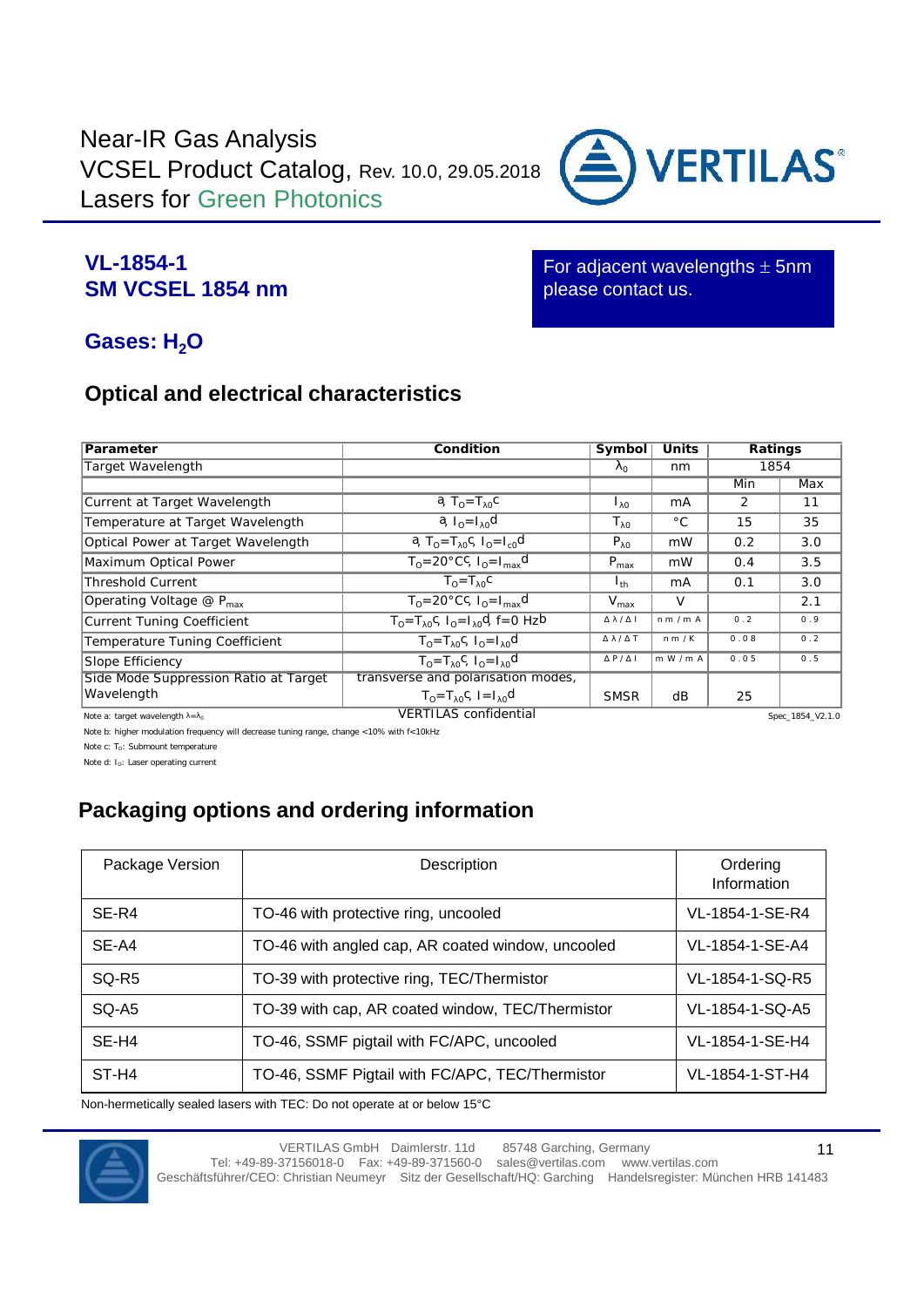

#### **VL-2004-1m VL-2008 orVL-2012-1 SM VCSEL 2004 nm, 2008 nm or 2012 nm**

For adjacent wavelengths  $\pm$  5nm please contact us.

### **Gases: CO<sub>2</sub>**

#### **Optical and electrical characteristics**

| Parameter                                       | Condition                                 | Symbol                | Units        |      | Ratings          |
|-------------------------------------------------|-------------------------------------------|-----------------------|--------------|------|------------------|
| Target Wavelength                               |                                           | $\Omega$              | nm           |      | 2004             |
|                                                 |                                           |                       |              | Min  | Max              |
| Current at Target Wavelength                    | a, $T_0 = T_0$ c                          | $\mathsf{L}_{\Omega}$ | mA           | 2    | 11               |
| Temperature at Target Wavelength                | $a_{n-1}$ <sub>0</sub> d                  | $T_{0}$               | $^{\circ}$ C | 15   | 35               |
| Optical Power at Target Wavelength              | a, $T_0 = T_0$ c, $I_0 = I_{c0}$ d        | $P_0$                 | mW           | 0.2  | 3.0              |
| Maximum Optical Power                           | $T_0 = 20^\circ$ CC, $I_0 = I_{max}$ d    | $P_{\text{max}}$      | mW           | 0.4  | 3.5              |
| <b>Threshold Current</b>                        | $T_0 = T_0$                               | $I_{th}$              | mA           | 0.1  | 3.0              |
| Operating Voltage @ $P_{\text{max}}$            | $T_0 = 20^\circ$ CC, $I_0 = I_{max}$ d    | $V_{\text{max}}$      | V            |      | 2.1              |
| Current Tuning Coefficient                      | $T_0 = T_0C$ , $I_0 = I_0d$ , $f = 0$ Hzb | $\prime$ 1            | nm/mA        | 0.2  | 0.9              |
| Temperature Tuning Coefficient                  | $T_0 = T_0C_1 \overline{I_0} = T_0$       |                       | n m/K        | 0.08 | 0.2              |
| Slope Efficiency                                | $T_0 = T_0 C_1 I_0 = I_0 d$               | P/                    | m W/m A      | 0.05 | 0.5              |
| Side Mode Suppression Ratio at Target           | transverse and polarisation modes,        |                       |              |      |                  |
| Wavelength                                      | $T_0 = T_0C_1 = 1_0d$                     | <b>SMSR</b>           | dB           | 25   |                  |
| Note a: target wavelength $\lambda = \lambda_0$ | <b>VERTILAS</b> confidential              |                       |              |      | Spec 2004 V2.1.0 |

Note b: higher modulation frequency will decrease tuning range, change <10% with f<10kHz

Note c: T<sub>o</sub>: Submount temperature

Note d: I<sub>o</sub>: Laser operating current

#### **Packaging options and ordering information**

| Package Version   | Description                                       | Ordering<br>Information |
|-------------------|---------------------------------------------------|-------------------------|
| SE-R4             | TO-46 with protective ring, uncooled              | VL-20xx-1-SE-R4         |
| SE-A4             | TO-46 with angled cap, AR coated window, uncooled | VL-20xx-1-SE-A4         |
| SQ-R <sub>5</sub> | TO-39 with protective ring, TEC/Thermistor        | VL-20xx-1-SQ-R5         |
| SQ-A5             | TO-39 with cap, AR coated window, TEC/Thermistor  | VL-20xx-1-SQ-A5         |
| SE-H4             | TO-46, SSMF pigtail with FC/APC, uncooled         | VL-20xx-1-SE-H4         |
| ST-H4             | TO-46, SSMF Pigtail with FC/APC, TEC/Thermistor   | VL-20xx-1-ST-H4         |
|                   |                                                   | $xx = 04$ or 12         |

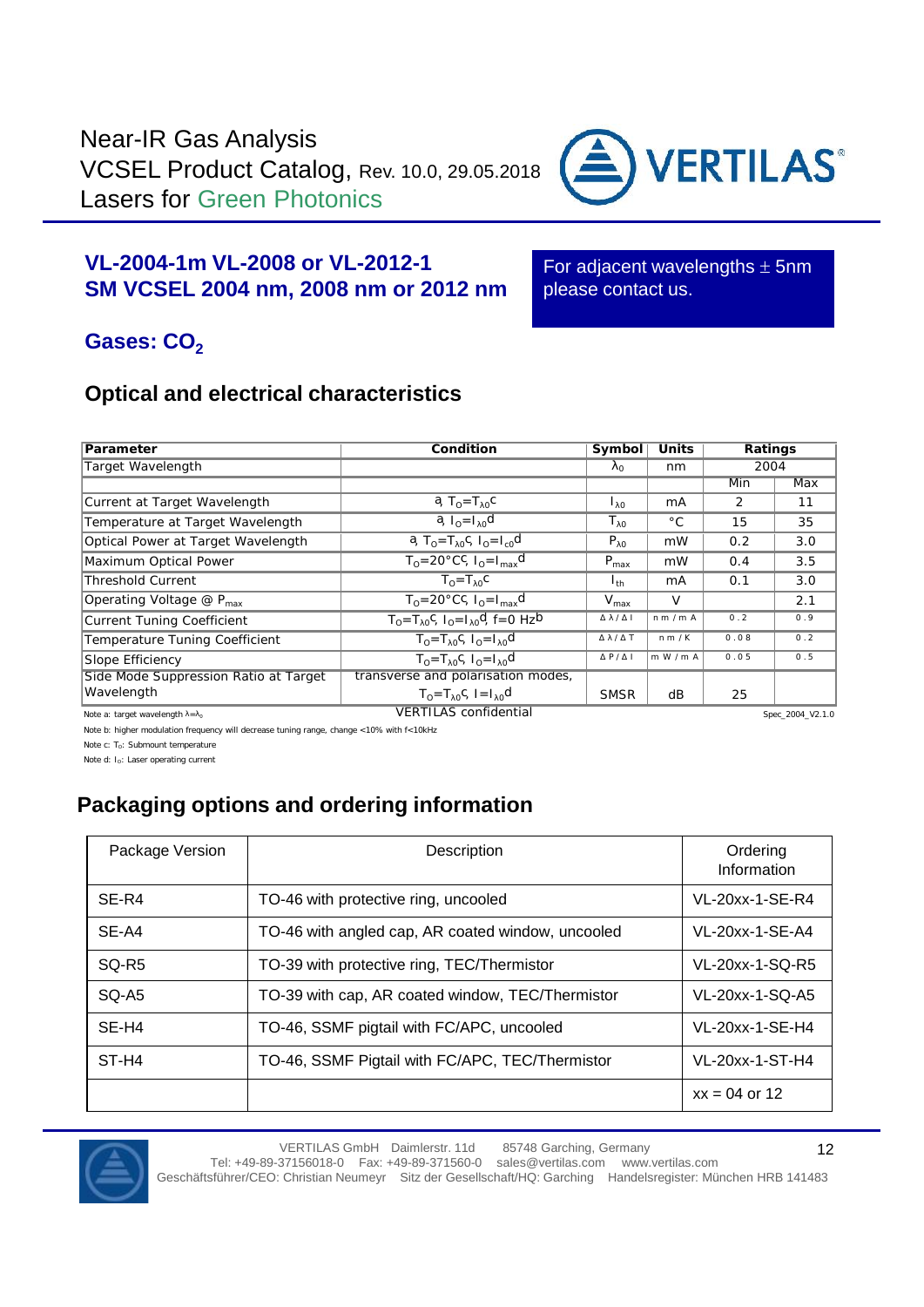

#### **VL-23xx-1 SM VCSEL 23xx nm**

For adjacent wavelengths  $\pm$  5nm please contact us.

### **Gases: CO**

#### **Optical and electrical characteristics**

| Parameter                                       | Condition                                                              | Symbol           | Units        |      | Ratings          |
|-------------------------------------------------|------------------------------------------------------------------------|------------------|--------------|------|------------------|
| Target Wavelength                               |                                                                        | $\Omega$         | nm           |      | 23xx             |
|                                                 |                                                                        |                  |              | Min  | Max              |
| Current at Target Wavelength                    | $T_0 = T_0C$                                                           | Ιŋ               | mA           | 5.   | 15               |
| Temperature at Target Wavelength                | $a_{0} = 1_0 d$                                                        | $T_{0}$          | $^{\circ}$ C | 15   | 35               |
| Optical Power at Target Wavelength              | a, T <sub>0</sub> =T <sub>0</sub> c, I <sub>0</sub> =I <sub>c0</sub> d | $P_0$            | mW           | 0.1  | 0.8              |
| Maximum Optical Power                           | $TO=20°C$ , $IO=Imaxd$                                                 | $P_{\text{max}}$ | mW           |      | 1.0              |
| <b>Threshold Current</b>                        | $T_0 = T_0$                                                            | $I_{th}$         | mA           | 0.1  | 5                |
| Operating Voltage $@P_{max}$                    | $T_0 = 20^\circ \text{C}$ , $I_0 = I_{\text{max}}$ d                   | $V_{\text{max}}$ | $\vee$       |      | 2.5              |
| Absolute Maximum Current                        |                                                                        | $I_{\text{max}}$ | mA           |      | 16               |
| Current Tuning Coefficient                      | $T_0 = T_0C$ , $I_0 = T_0d$ , $f = 0$ Hzb                              | $\prime$ 1       | nm/mA        | 0.2  | 0.9              |
| Temperature Tuning Coefficient                  | $T_0 = T_0C_1 I_0 = I_0 d$                                             | / T              | n m/K        | 0.08 | 0.2              |
| Slope Efficiency                                | $T_0 = T_0C$ , $I_0 = I_0d$                                            | P /              | m W / m A    | 0.05 | 0.3              |
| Side Mode Suppression Ratio at Target           | transverse and polarisation modes,                                     |                  |              |      |                  |
| Wavelength                                      | $T_0 = T_0C_1 = 1_0d$                                                  | <b>SMSR</b>      | dB           | 25   |                  |
| Note a: target wavelength $\lambda = \lambda_0$ | <b>VERTILAS</b> confidential                                           |                  |              |      | Spec 23xx V3.1.2 |

Note b: higher modulation frequency will decrease tuning range, change <10% with f<10kHz

Note c:  $T_0$ : Submount temperature

Note d: I<sub>o</sub>: Laser operating current

### **Packaging options and ordering information**

| Package Version   | Description<br>ES = Engineering Sample                 | Ordering<br>Information |
|-------------------|--------------------------------------------------------|-------------------------|
| SE-R4             | TO-46 with protective ring, uncooled (ES)              | VL-23xx-1-SE-R4         |
| SE-A4             | TO-46 with angled cap, AR coated window, uncooled (ES) | VL-23xx-1-SE-A4         |
| SQ-R <sub>5</sub> | TO-39 with protective ring, TEC/Thermistor (ES)        | VL-23xx-1-SQ-R5         |
| SQ-A5             | TO-39 with cap, AR coated window, TEC/Thermistor (ES)  | VL-23xx-1-SQ-A5         |